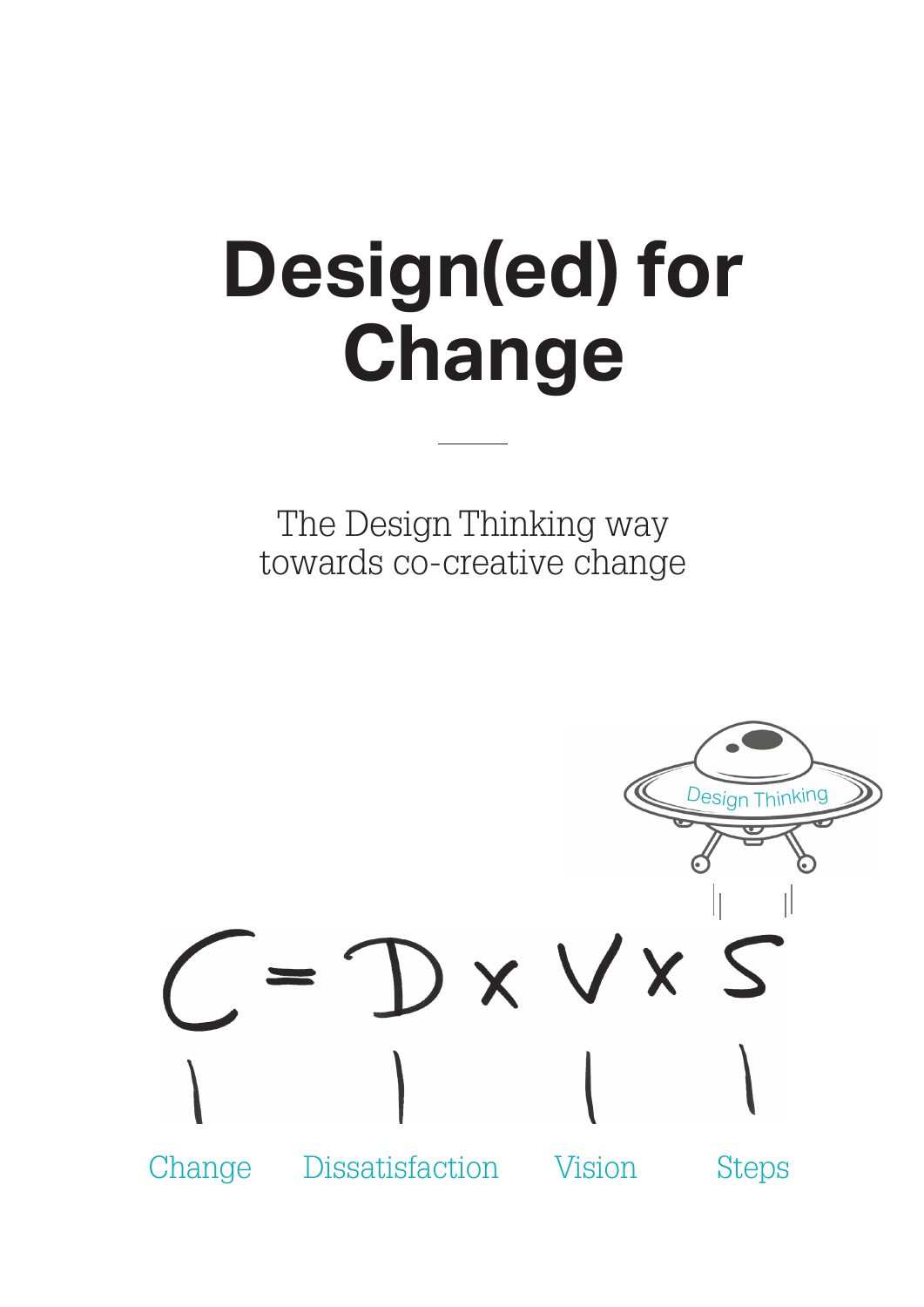Originally, Design Thinking was created by thoughtful designers for human-centered innovation of products and services. But what happens if you transfer the basic principles of the methodology into a change management perspective? Welcome to co-creative change!

by Julia Jantschgi



For your inspiration Design Thinking (www.thisisdesignthinking.net) IDEO (www.ideo.com) Team of Teams (www.mcchrystalgroup.com/teamofteams) Creative working spaces (www.iwishiworkedthere.com/)



»Alone we can do so little, together we can do so much.«

Helen Keller

# A tool for change

Understanding the customer, creating meaningful products and services and selling them successfully – three items on probably every company's checklist for success. In order to achieve them, companies started to use Design Thinking as a methodology to find out more about the needs and wishes of their customers, hoping to bring exciting, high-flying products or services to the market. We asked ourselves what comes next. Can Design Thinking be a powerful tool for change processes, as well? With that question in mind, we travelled to the epicenter of Design Thinking – Silicon Valley.

 Since Design Thinking always puts the customer at the center, the basic question to begin with would be the following: How often do you hear managers discuss the needs and wishes of »their« customers within  $change$  processes  $-$  the employees affected? The answer to it: Basically never. Innovatively argued, we would say why not copy a successful approach and start planning and executing change activities using Design Thinking to make change tempting and more successful.

## Where to start?

When bringing Design Thinking into organizational change processes, one could start by questioning the whole concept of the change architecture. In our opinion it's best to follow a basic rule of change: go for quick wins, start small and keep learning.

 A success formula for change teaches us that nothing will happen without three ingredients: dissatisfaction with the current situation, an attractive image of the future and  $-$  very important  $-$  quick first steps in the right direction. In change architectures, a lot is considered to analyze the current status quo and create a meaningful picture of the future. But the concrete steps to start the movement sometimes miss attention regarding designing them in a human-centered way. In hopes that the initial thought was right and the first actions result immediately in quick wins, detailed actions are formulated and executed too quickly sometimes. When using Design Thinking, the success of your first steps can become predictable. How? By designing them with heart and mind, iteratively and together with and for your target group.